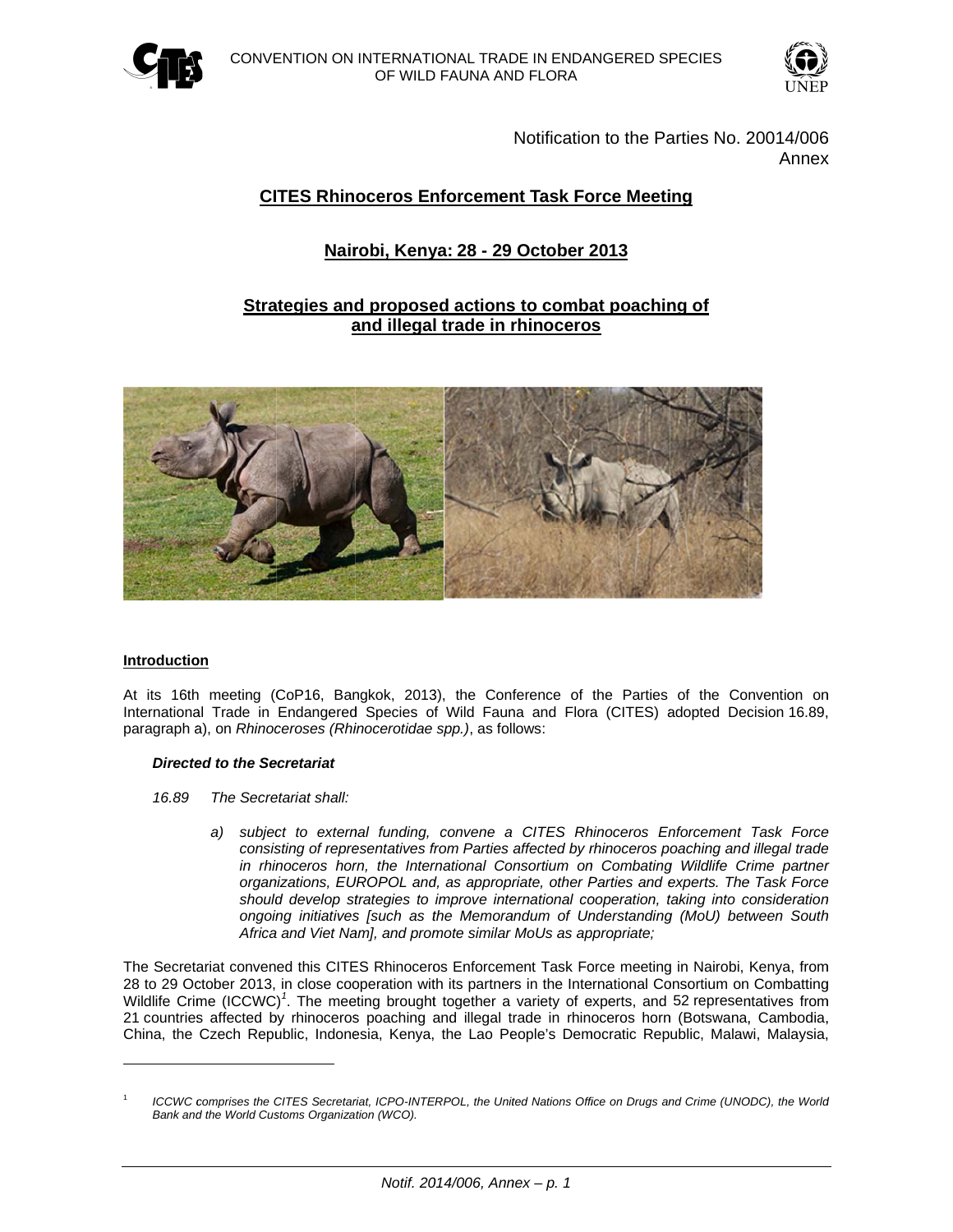Mozambique, Namibia, Nepal, the Philippines, Poland, South Africa, Thailand, Uganda, the United Kingdom of Great Britain and Northern Ireland, the United States of America, Viet Nam and Zambia).

### **Strategies and actions**

As required in Decision 16.89, paragraph a), participants in the CITES Rhinoceros Enforcement Task Force meeting developed strategies and proposed actions to improve international cooperation and combat the growing trends in rhinoceros poaching and the associated illegal trade in rhinoceros horn. The strategies and proposed actions are listed below.

## **1. All Parties should:**

- a) Implement programmes to build the capacity of national agencies responsible for wildlife law enforcement to target criminal groups involved in rhinoceros poaching and illegal rhinoceros horn trade through risk profiling, intelligence-driven investigations and other investigation techniques, as appropriate;
- b) Increase their use of existing forensic technology and seek resources for the collection and submission of samples from all seized rhinoceros horns to designated accredited forensic laboratories;
- c) Implement programmes to build the capacity of national agencies responsible for wildlife law enforcement to conduct anti-money laundering investigations and to identify suspicious transactions, to ensure that criminals do not benefit from the proceeds of their crimes, to uncover the criminals who are organizing the poaching and illegal trade, and to bring them before the courts;
- d) Implement measures that will facilitate contact between national agencies responsible for wildlife law enforcement and their designated national competent authority for the United Nations Convention against Transnational Organized Crime (UNTOC), for guidance on the tools and services provided by UNTOC that could be deployed to combat illegal rhinoceros horn trade (see http://www.unodc.org/compauth/en/index.html);
- e) Implement measures that will facilitate contacts between national agencies responsible for wildlife law enforcement and their designated national competent authority, to promote the use of formal requests for Mutual Legal Assistance (MLA) to obtain evidence located in one country to assist in criminal investigations or proceedings in another country (see http://www.unodc.org/documents/organizedcrime/Publications/Mutual\_Legal\_Assistance\_Ebook\_E.pdf);
- f) Raise awareness of the strategic and operational law enforcement Decisions on *Rhinoceroses (Rhinocerotidae spp.)* adopted at CITES CoP16 (Decisions 16.84 to 16.92), amongst all national law enforcement agencies, to facilitate the full implementation of these Decisions (see http://www.cites.org/eng/dec/valid16/16\_84-92.php);
- g) Increasingly draw upon the comprehensive INTERPOL global databases on names of individuals, fingerprints, DNA, firearms, identification and travel documents, and in particular INTERPOL Notices, to combat transnational organized crime syndicates involved in rhinoceros poaching and illegal rhinoceros horn trade (see http://www.interpol.org/ and http://www.interpol.int/INTERPOL-expertise/Notices) ;
- h) As appropriate, encourage national agencies responsible for wildlife law enforcement to engage with their INTERPOL National Central Bureau (NCB) and apply to gain direct access to the INTERPOL I-24/7 global communication system and databases (see http://www.interpol.int/INTERPOL-expertise/Data-exchange/I-24-7). INTERPOL is focusing on extending access to its services beyond the NCB and out to frontline officers;
- i) Implement programmes to enhance awareness amongst judges and prosecutors of the serious nature and economic, social and environmental impacts of illegal trade in wildlife, in particular rhinoceros poaching and illegal rhinoceros horn trade;
- j) When appropriate, use bilateral agreements on mutual administrative assistance in Customs matters to facilitate investigations into illegal rhinoceros horn trade (see http://www.wcoomd.org/en/topics/enforcement-and-compliance/instruments-andtools/~/media/DFAAF3B7943E4A53B12475C7CE54D8BD.ashx);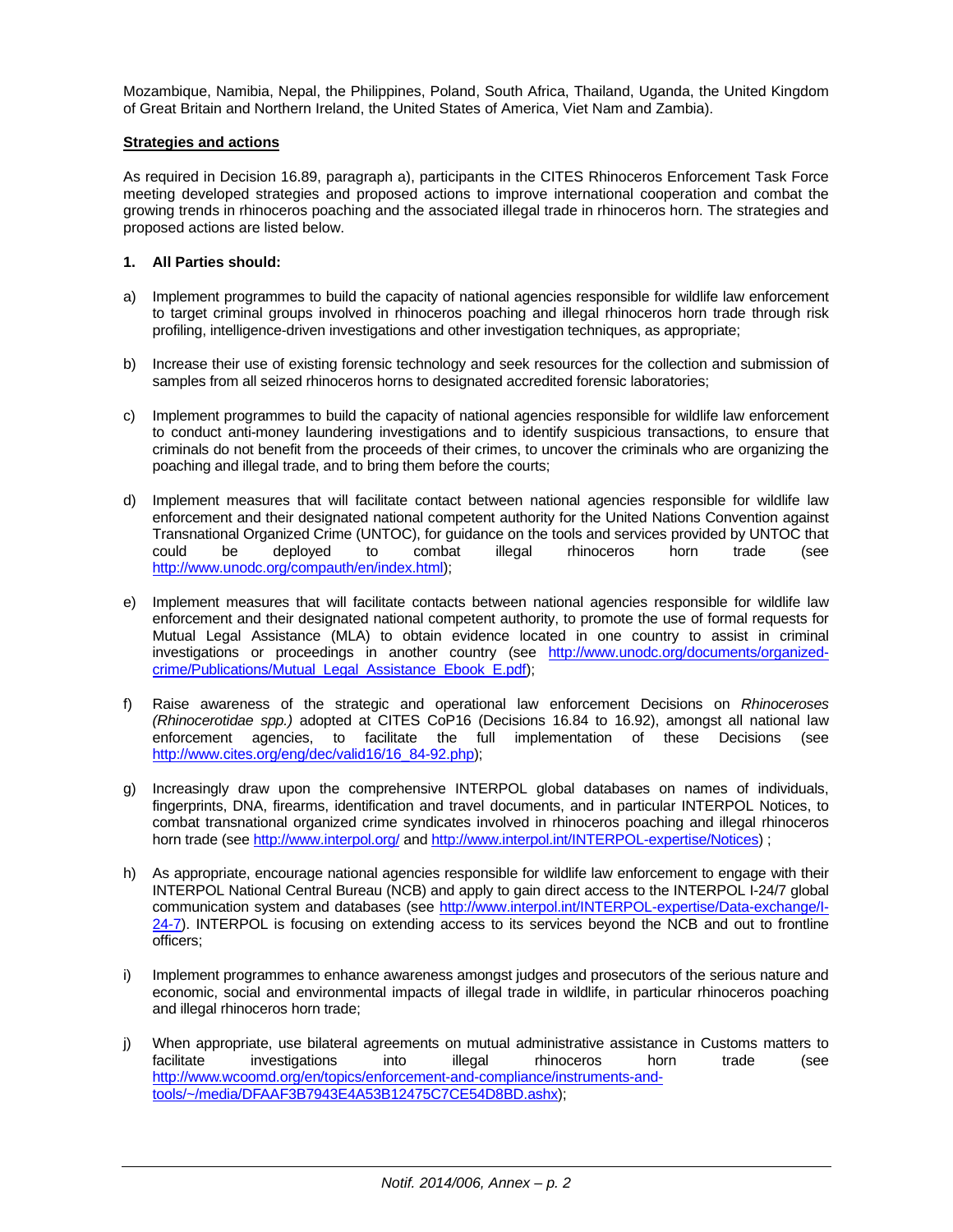- k) Implement measures to monitor the activities of auction houses, auctioneers and the antiques trade, as appropriate, to prevent the illegal trade in rhinoceros horns;
- l) Develop a media strategy to ensure that, when a seizure of rhinoceros horn is made by a country, all relevant information is shared with the countries of origin, transit and destination of the seized specimens for follow-up investigations to be conducted, before information on the seizure is released to the media. The release of seizure information to the media should as far as possible be coordinated with the countries of origin, transit or destination that engage in follow-up investigations, to ensure that ongoing investigations are not jeopardized;
- m) Examine how new technology such as the e-RhODIS mobile application (see www.erhodis.co.za) can be used in support of efforts to combat rhinoceros poaching and illegal rhinoceros horn trade;
- n) Implement programmes to combat corruption (see: www.track.unodc.org);
- o) Encourage the use of tools and capacity building materials provided to the law enforcement community through the CITES Virtual College, as part of training interventions for national law enforcement authorities (see: https://cites.unia.es/cites/), in particular the "Training course for enforcement officers and information module for prosecutors and the judiciary" and the "Introduction to CITES for Customs" courses, as well as other law enforcement material such as the Wildlife Smuggling Concealment case study handbook, the Questioning Wildlife Smugglers handbook, the Arguments for Prosecutors of Environmental Crimes handbook and others; and
- p) As appropriate, engage with universities and academia to conduct analytical research on rhinoceros poaching and illegal rhinoceros horn trade, in support of the development of appropriate law enforcement responses.
- **2. All countries implicated in the illegal trade of rhinoceros horn as a range, transit or destination State should:**
- a) Consider the development of appropriate cooperation mechanisms to increase international cooperation, for example Memoranda of Understanding (MOUs), and initiate targeted intelligence-driven bilateral, trilateral, subregional, regional or international operations when illegal rhinoceros horn trade routes and trends are identified;
- b) In accordance with relevant legislation regulating the exchange of information and national protocol, appoint a national focal point for matters related to the illegal trade in rhinoceros horn to facilitate increased collaboration and timely communication. The focal point should be responsible for the facilitation of initial contacts between relevant enforcement agencies within his or her country, and the authorities from the requesting country, on matters related to rhinoceros poaching and illegal rhinoceros horn trade. CITES Management Authorities are encouraged to engage with their national law enforcement agencies to identify a national focal point, and to provide their contact details to the CITES Secretariat by 28 February 2014. The CITES Secretariat will prepare a consolidated list of all focal points and make it available to the law enforcement community through the CITES Enforcement Authorities Forum, EUROPOL, INTERPOL, UNODC, WCO and other appropriate channels, such as Wildlife Enforcement Networks (WENs);
- c) Gather information and intelligence to identify the most wanted criminals implicated in illegal rhinoceros horn trade at the national level, and to target them through intelligence-led enforcement action;
- d) Identify the most prominent national ports of entry and exit used by criminal groups associated with rhinoceros poaching and illegal rhinoceros horn trade, and engage with port authorities to increase enforcement efforts at such ports;
- e) Engage with airport security companies, airlines, shipping companies and other relevant bodies operating at national ports of entry and exit to identify activities conducted by such companies that could support enforcement efforts, for example baggage screening;
- f) Continuously analyse all available data to identify changes in the *modus operandi* of organized crime groups involved in rhinoceros poaching and illegal rhinoceros horn trade, or changes in the illegal trade routes used for such trade, and adjust national law enforcement responses as required. Identified changes in *modus operandi* and illegal trade routes should also be brought to the attention of the CITES Secretariat,